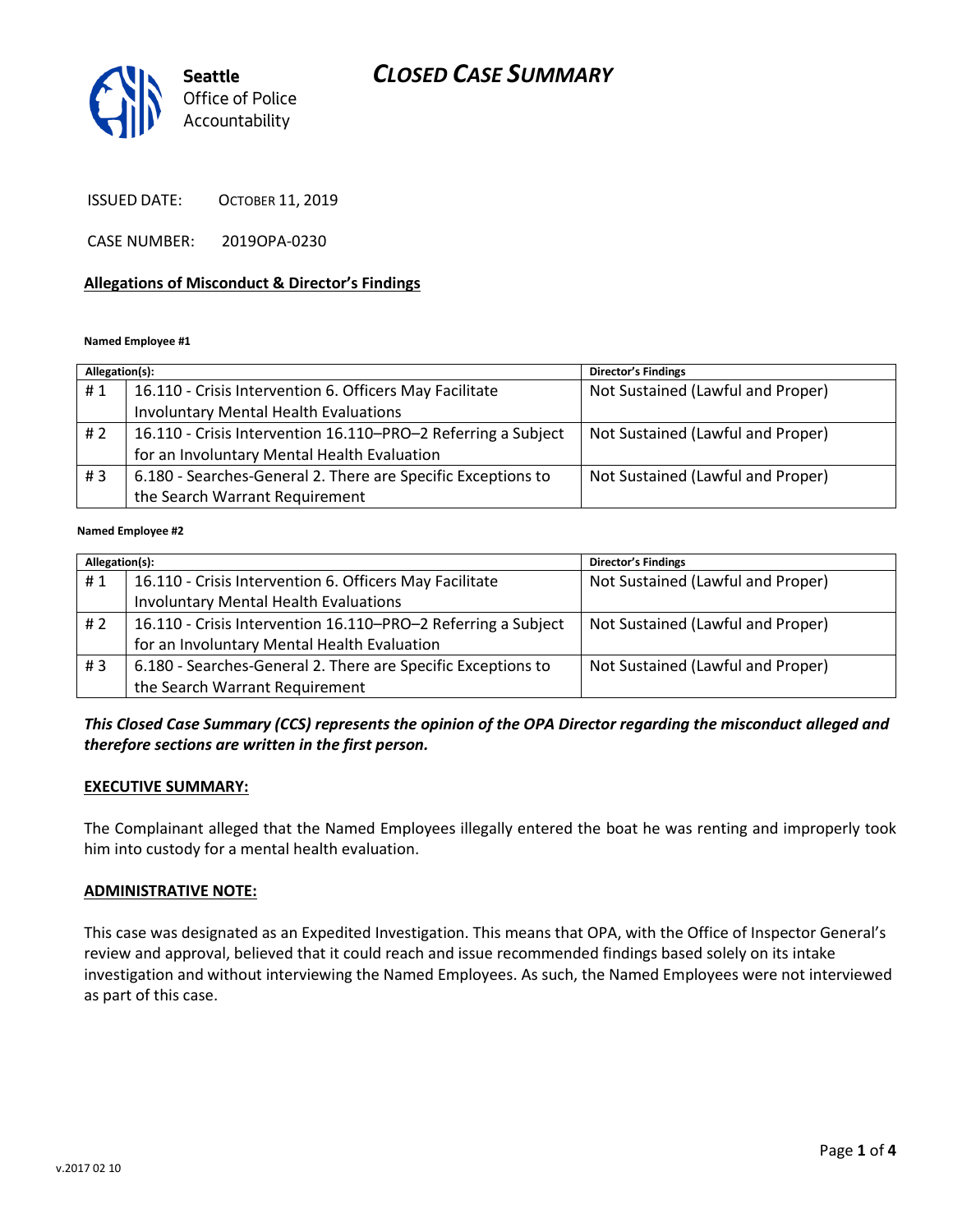

# *CLOSE CASE SUMMARY*

OPA CASE NUMBER: 2019OPA-0230

#### **SUMMARY OF INVESTIGATION:**

Named Employee #1 (NE#1), Named Employee #2 (NE#2), and other officers were dispatched to a call concerning a possibly suicidal male. The officers were informed that the male – who is the Complainant in this case – had threatened to overdose by using sleeping pills and alcohol. The dispatched call included information that the matter was originally called into Pierce County by the Complainant's wife and the Veteran's Administration (VA) Crisis Hotline. The officers were informed that the Complainant was believed to be located on a boat in Seattle that he was renting through Airbnb. The officers located the boat and they observed the Complainant through one of the boat's windows. The officers later reported that the Complainant appeared to be deeply asleep and was unresponsive to their efforts to wake him by pounding on the doors and windows of the boat and loudly announcing themselves as SPD officers. The officers observed a pill bottle and alcohol near the Complainant and, based on their belief that he may have followed through on his suicide threat, decided to enter the boat based on the apparent emergency and under the community caretaking exception to the search warrant requirement.

The officers entered the boat's cabin using an unlocked sliding glass window without making a forced entry. Once inside, they were able to wake the Complainant. The Complainant, who appeared extremely groggy, informed officers that he had called the VA Suicide Hotline. The Complainant told officers that he only took one Ambien, as prescribed, and then went to sleep. The Complainant told NE#1 that he had been going through hardships in recent months, and that he was depressed due to his wife leaving him, losing his job, and becoming homeless. The Complainant admitted that he felt suicidal but added that he was not planning on killing himself that evening. He confirmed, however, that he had a plan to kill himself and that the plan was to overdoes on Ambien while renting a boat. Based on the totality of the information available to them, NE#1 and NE#2 decided to refer the Complainant for an involuntary mental health evaluation. The Complainant was subsequently transported to the Seattle VA hospital. NE#1 and NE#2 cleaned up with the Complainant and locked down the boat prior to departing.

The Complainant later made an OPA complaint. He alleged that the officers made an illegal entry into the boat and that he was improperly detained under the Involuntary Treatment Act (ITA). He contended that the officers' alleged misconduct caused him to incur significant financial costs. This investigation ensued and included OPA reviewing the underlying paperwork and the officers' Body Worn Video (BWV).

#### **ANALYSIS AND CONCLUSIONS:**

#### **Named Employee #1 - Allegations #1** *16.110 - Crisis Intervention 6. Officers May Facilitate Involuntary Mental Health Evaluations*

SPD Policy 16.110-POL-6 generally states that officers may facilitate involuntary mental health evaluations when appropriate. Direction for when officers may do so is set forth in SPD Policy 16.110-PRO-2 and this policy further references state law. Specifically, the policy references RCW 71.05.153, which states that an involuntary committal is appropriate where an officer:

> Receives information alleging that a person, as the result of a mental disorder, presents an imminent likelihood of serious harm, or is in imminent danger because of being gravely disabled, after investigation and evaluation of the specific facts alleged and of the reliability and credibility of the person or persons providing the information if any.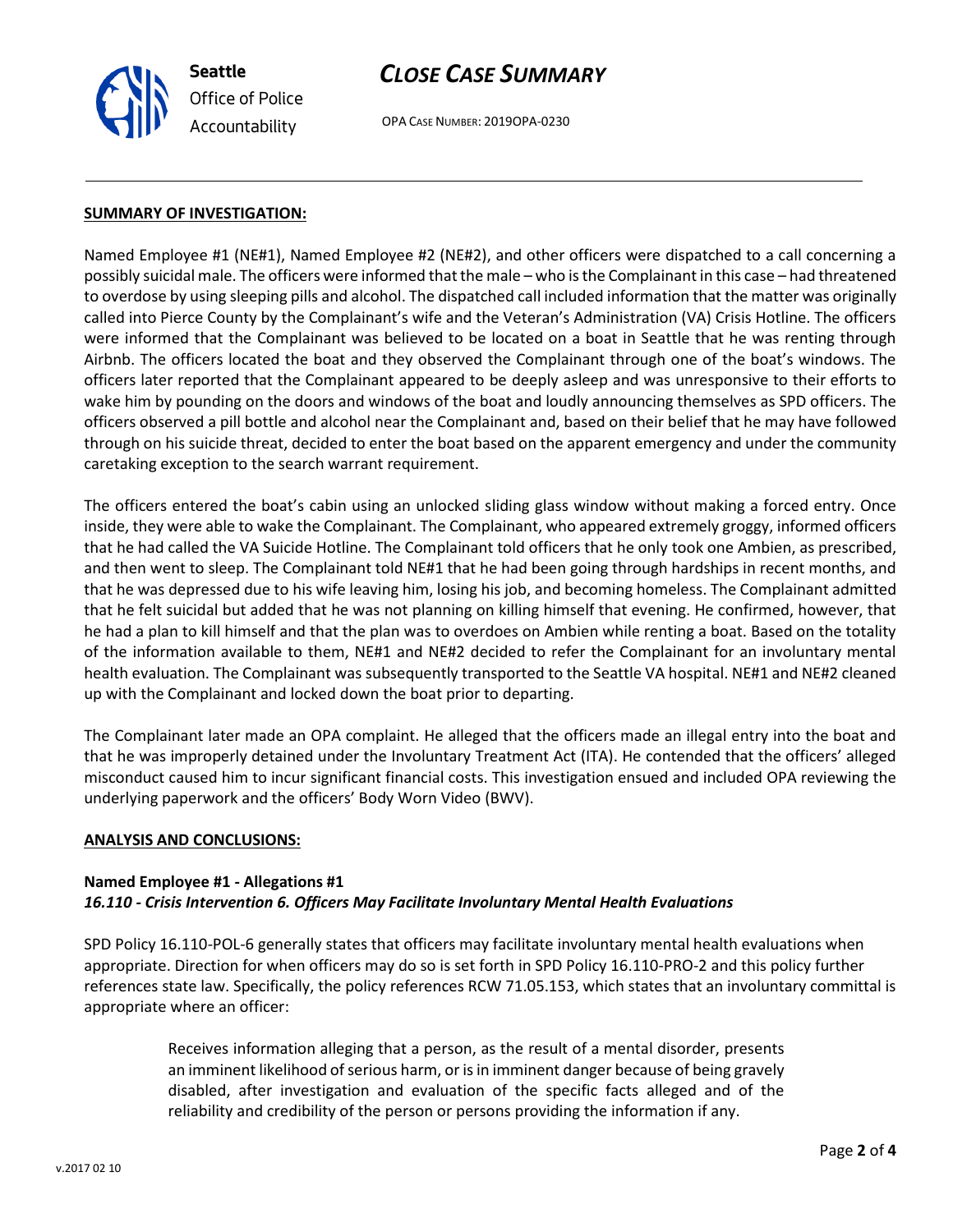

*Office of Police Accountability*

# *CLOSE CASE SUMMARY*

OPA CASE NUMBER: 2019OPA-0230

As discussed above, the Named Employees received information indicating that the Complainant was suicidal. When they arrived at the boat, they observed him unresponsive and with a pill bottle and alcohol in his near vicinity. Given these observations and due to the Complainant's later acknowledgement that he was suicidal and had a plan to take his own life, the officers determined that they had the legal ability to take him into custody to have him medically evaluated.

Based on OPA's investigation, I concur that, when evaluating the information available to the Named Employees at the time, they were permitted to involuntarily commit the Complainant both under law and SPD policy. As such, I recommend that this allegation be Not Sustained – Lawful and Proper as against both Named Employees.

Recommended Finding: **Not Sustained (Lawful and Proper)**

## **Named Employee #1 - Allegation #2** *16.110 - Crisis Intervention 16.110–PRO–2 Referring a Subject for an Involuntary Mental Health Evaluation*

For the same reasons as stated above (*see* Named Employee #1, Allegation #1), I recommend that this allegation be Not Sustained – Lawful and Proper.

Recommended Finding: **Not Sustained (Lawful and Proper)**

## **Named Employee #1 - Allegation #3**

## *6.180 - Searches-General 2. There are Specific Exceptions to the Search Warrant Requirement*

SPD Policy 6.180-POL-2 provides that entries into constitutionally protected spaces must be supported by a search warrant. However, the policy recognizes multiple exceptions to the search warrant requirement. While not specifically delineated in the policy, one of the exceptions enshrined in law is community caretaking. As a general matter, community caretaking allows officers to make a warrantless entry when they reasonably believe that the subject represents an imminent threat of harm to himself or others. For the entry to be appropriate, it must not be simply a pretext to conduct an otherwise impermissible search and the officers' belief that the entry is needed to provide aid must be reasonable.

Based on OPA's review of the evidence, including the BWV, I conclude that the Named Employees reasonably believed that the Complainant could have attempted suicide and needed immediate assistance. This was based not only on the information they received concerning this incident, but also from their observations of the Complainant's condition prior to making entry, the pills and alcohol in his near vicinity, and the Complainant's failure to respond to their loud knocking and attempts to gain his attention. This conclusion is consistent with Washington State legal precedent. *See*, *e.g.*, *State v. Hos*, 154 Wn. App. 238 (2010) (holding that a warrantless entry was permitted under community caretaking when an officer observed a motionless subject through a window and the subject was not responsive to loud knocking and announcements by the officer). Moreover, the Named Employees had no apparent intention of conducting any search of the boat at the time they made entry and did not actually conduct a search to undercover evidence of criminality. This provides further support for a finding that the entry was permissible.